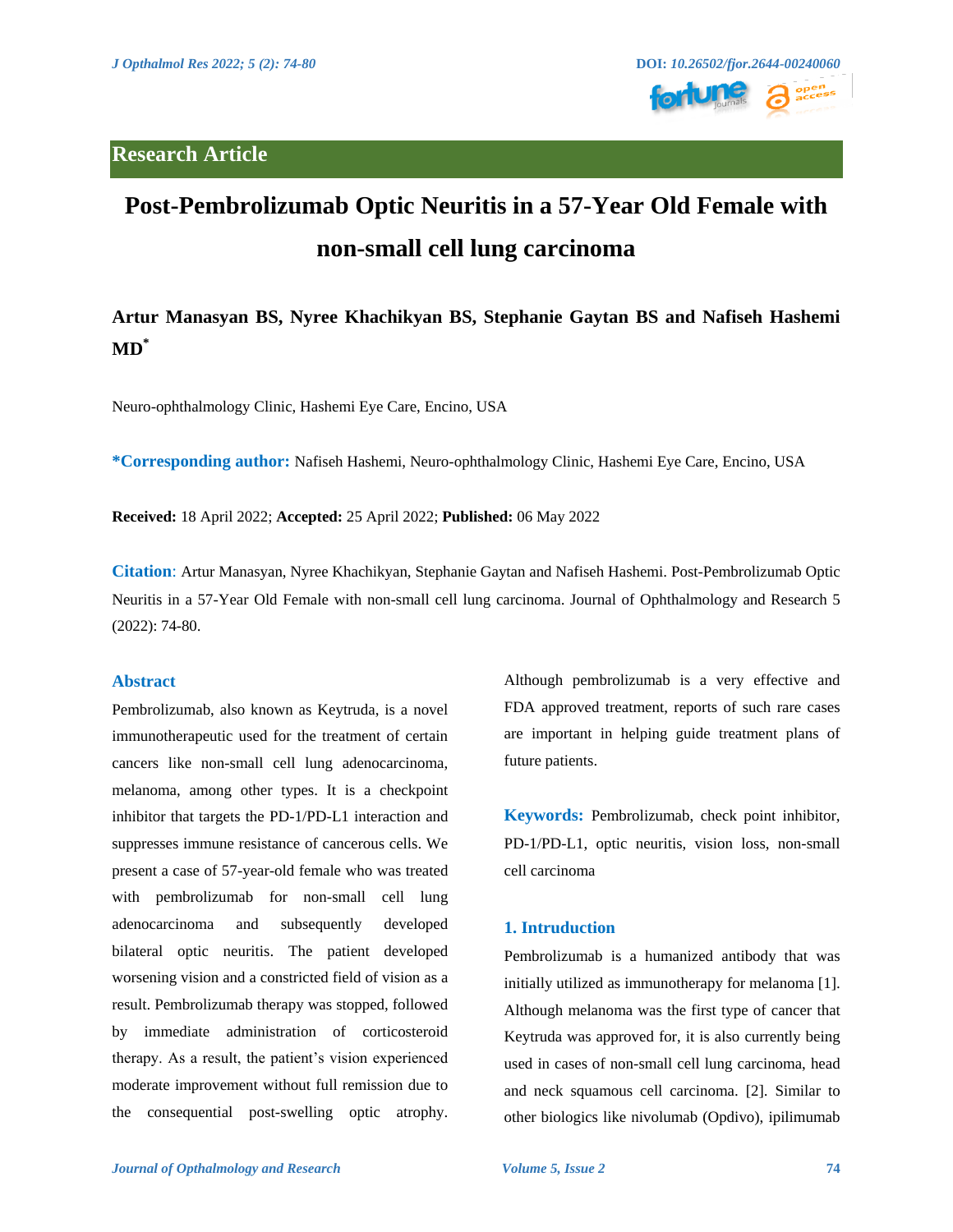(Yervoy), and atezolizumab (Tecentriq), Keytruda functions primarily as a checkpoint inhibitor [2]. It targets the PD-1/PD-L1 interaction that is responsible for immune resistance. Tumor cells express the PD-L1 ligand that has binding activity with the known PD-1 protein found on T cells [3]. PD-1 functions as a checkpoint inhibitor that inhibits immune activity to prevent potential autoimmune-induced damage [4]. Tumor cells expressing PD-L1 have obtained ability in mitigating T cell-induced immune targeting of such cancerous cells through the PD-1/PD-L1 interaction and subsequent immune down regulation.

#### **2. Related Reported Cases**

Immunotherapy-induced optic neuritis has been reported in multiple isolated case reports. One of the patients, a 76-year-old man, was on pembrolizumab for non-small cell lung carcinoma. The patient presented with left-sided vision loss and subsequent ophthalmic evaluation demonstrated left optic nerve swelling. His vision decreased to 20/200 in the affected eye. Pembrolizumab therapy was stopped and corticosteroids were given over a nine-week period, resulting in the optic neuritis resolving and his vision being restored to normal [5]. Similarly, a 63-year-old man was diagnosed with pembrolizumab-induced unilateral retrobulbar optic neuritis, which was also suppressed by prednisolone, and later, dexamethasone. While his visual field disorder was not returned back to normal, his condition was kept from exacerbating and his overall vision improved [6].

Recovery from vision loss is seen often with discontinuing of medication and administering steroids regardless of mechanism of vision loss. A 58-year-old man recovered fully after stopping pembrolizumab and taking steroids for two months from vision loss caused by drug-induced choroidal effusion and retinal detachment. Another 57-year-old man also recovered fully after having bilateral uveitis and right optic disc edema from pembrolizumab, by stopping the medication and getting on steroids [7].

In some cases, corticosteroids do not improve the condition of optic neuritis and only stop the progression. In one case, a woman in her 70's taking pembrolizumab for metastatic melanoma, with history of thyroid cancer and hypothyroidism following thyroid removal, presented with rapid deterioration of vision and pain in both eyes following treatment. The corticosteroids administered did not improve her vision. Her light perception vision in one eye minimally improved following plasmapheresis [8].

Another 61-year-old female developed optic neuritis bilaterally after ipilimumab/nivolumab administration, with normal vision of 20/20 in the right eye and decreased vision of 20/100 in the left eye. Immunotherapy was discontinued and corticosteroids were administered [9]. Atezolizumab, another checkpoint inhibitor, has also been associated with ophthalmic adverse reactions in an isolated case study. A 64 year-old developed unilateral optic neuritis in the left eye 12 months after starting immunotherapy. The patient had a sudden onset of decreased vision in the left eye and was demonstrated to have enlarged blind spot and nasal visual field defects. As with other cases, immunotherapy was ceased and steroid therapy was administered, resulting in recovery of optic nerve swelling and recovery of visual field defects [10].

A third checkpoint inhibitor, dabrafenib, has been reported to cause bilateral uveitis in a patient that was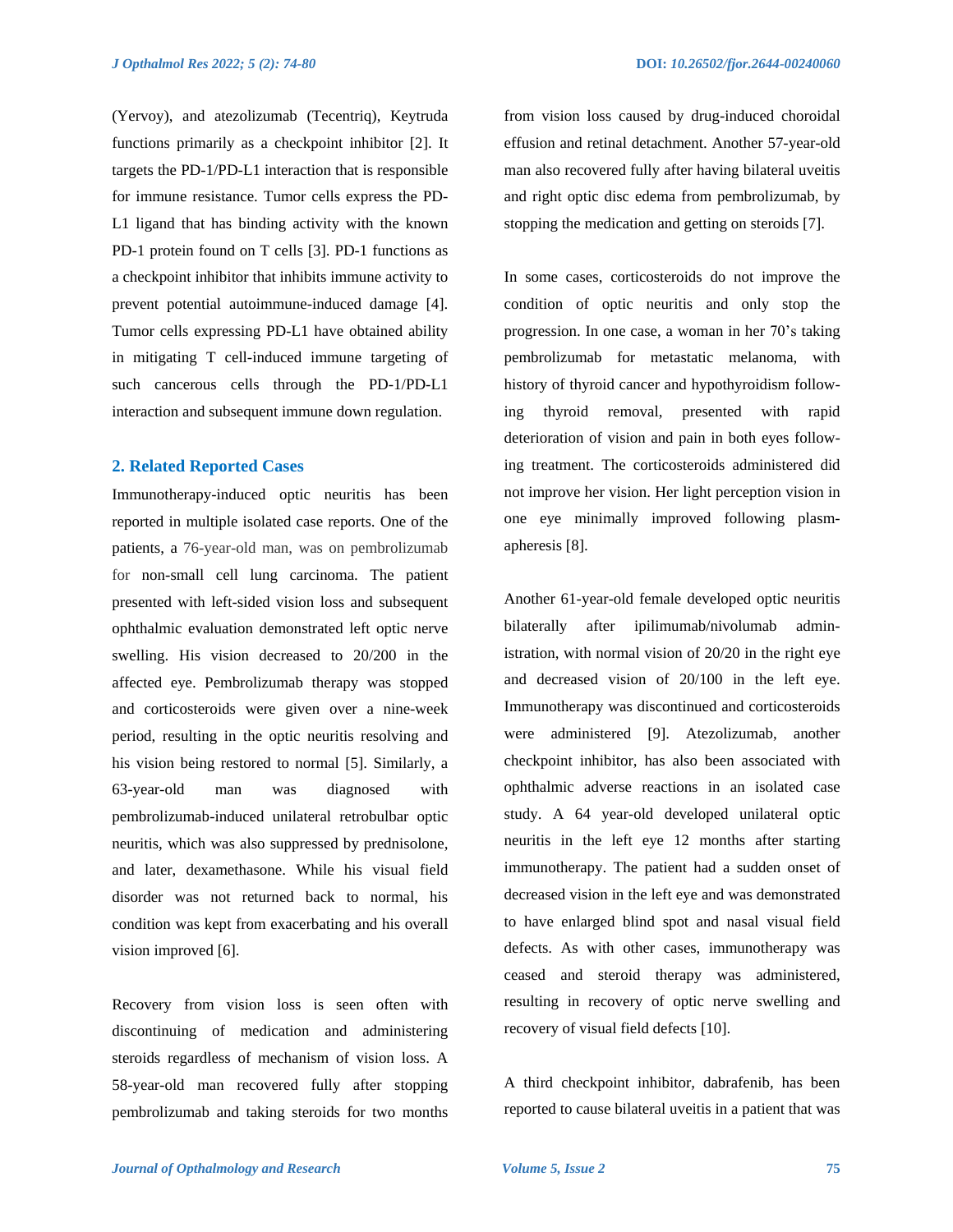using the treatment for metastatic melanoma. With steroids and cessation of dabrafenib treatment, the patient's symptoms resolved. A few months later, the patient was started on pembrolizumab treatment which again caused her recurrent bilateral uveitis, treated with steroids [11]. In a case report involving 31 patients from 14 different institutions on various PD-1, PD-L1, and CTLA-4 inhibitors resulted in the patients developing neuro-ophthalmic complications, such as inflammatory orbital/extraocular muscle involvement, involvement of the optic nerve, cranial nerve palsy, and neuromuscular junction dysfunction causing ocular problems. Corticosteroids, as with prior reported cases, improved most of the patients who suffered from optic neuropathy, but other conditions yielded more variable results [12].

Along with optic neuritis, neuroretinitis, giant cell arteritis, myasthenia gravis, among other ophthalmic conditions, have also been reported [13]. The entire class of immune checkpoint inhibitors is associated with ophthalmic inflammatory adverse reactions in approximately 1% of the receiving patient population [14].

## **3. Case Summary**

The patient is a 58-year old female who was referred for a neuro-ophthalmology consultation as a result of visual symptoms mainly involving vision loss in the right eye. She had a history of non-small cell lung cell carcinoma and has been receiving pembrolizumab (Keytruda) infusions every two weeks for a period of two months. Prior MRI was reported to be unremarkable. Central visual acuity was limited to hand motion (HM) in the right eye and 20/40 in the left eye. Color vision was also limited in the right eye  $(0/11)$  and full in the left eye  $(11/11)$ . Visual field testing revealed a constricted visual field defect OD and superior altitudinal defect OS [Figure 1]. Optical coherence tomography (OCT) of the macula was done to confirm that there was no macular edema. OCT for the assessment of the optic nerve showed retinal nerve fiber layer (RNFL) thickness 135 microns in the right eye and 129 microns in the left eye, indicating optic nerve swelling or optic neuritis, with more significant swelling in the right optic nerve [Figure 2]. Fundus photo also showed RNFL thickening (superior and inferior arcade) [Figure 3].

There was also significant ganglion cell layer loss in both eyes, with greater severity in the right relative to the left. Subsequent bloodwork for autoimmune markers was ordered but revealed no remarkable findings. After discussing the visual loss with the oncologist, Pembrolizumab treatment was discontinued. The patient received corticosteroid infusions a week after symptom onset, followed by 60 mg of oral prednisone, tapering down to 20 mg. In a threeweek follow up, the patient presented with somewhat improved vision to counting fingers at 1 foot distance (CF 1ft) in the right eye and 20/25 in the left eye. OCT revealed RNFL thickness of 92 microns and 106 microns in the right and left eye, respectively, indicating reduced optic nerve swelling [Figure 4]. On dilated slit lamp examination, there was diffuse optic atrophy of the right optic nerve and temporal pallor of the left optic nerve [Figure 5].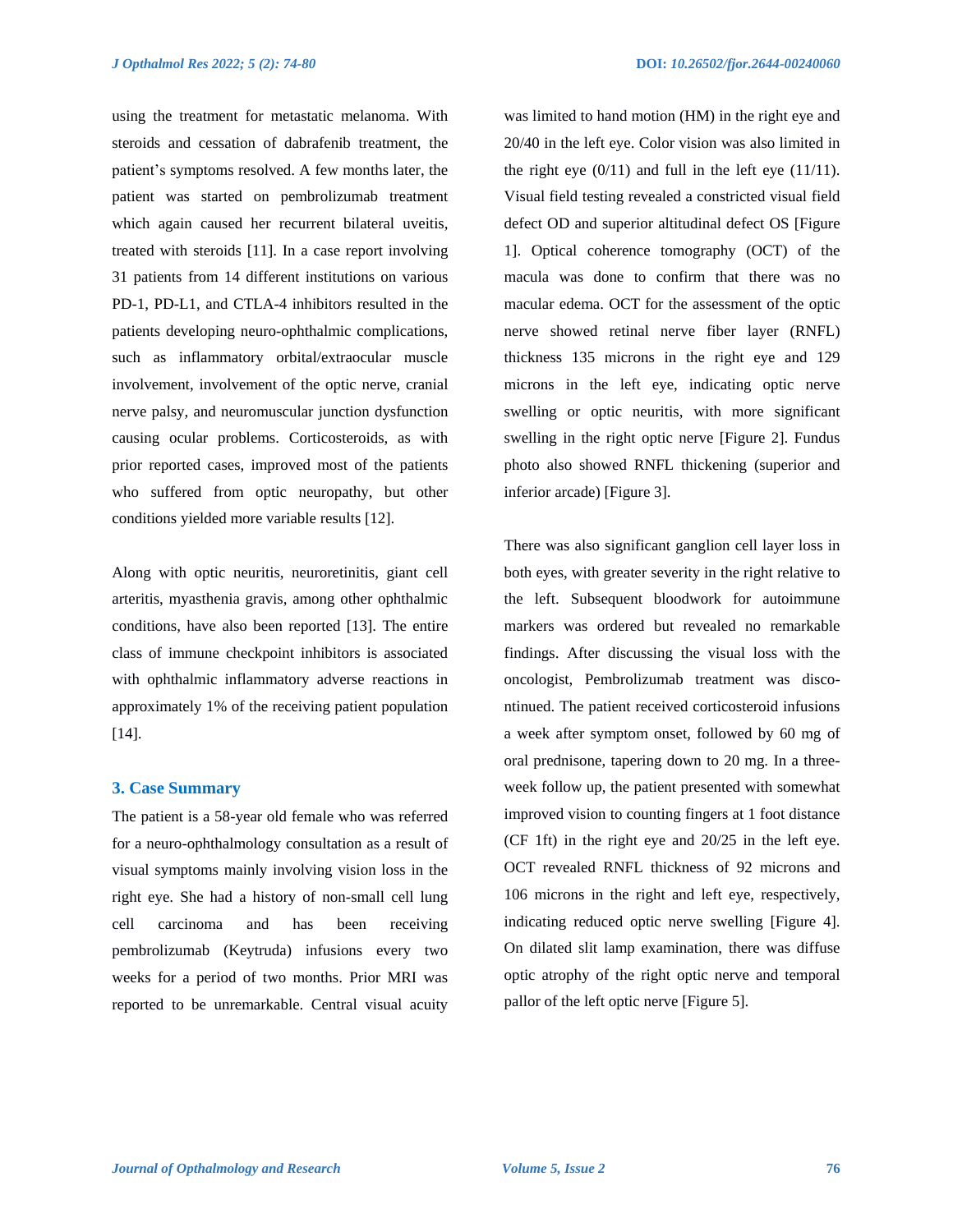

**Figure 1:** Visual Field exam results of patient showing constricted visual field defect in the right eye and superior altitudinal defect in the left eye



**Figure 2:** OCT scan of optic nerves in both eyes depicting swelling in both eyes, right more than left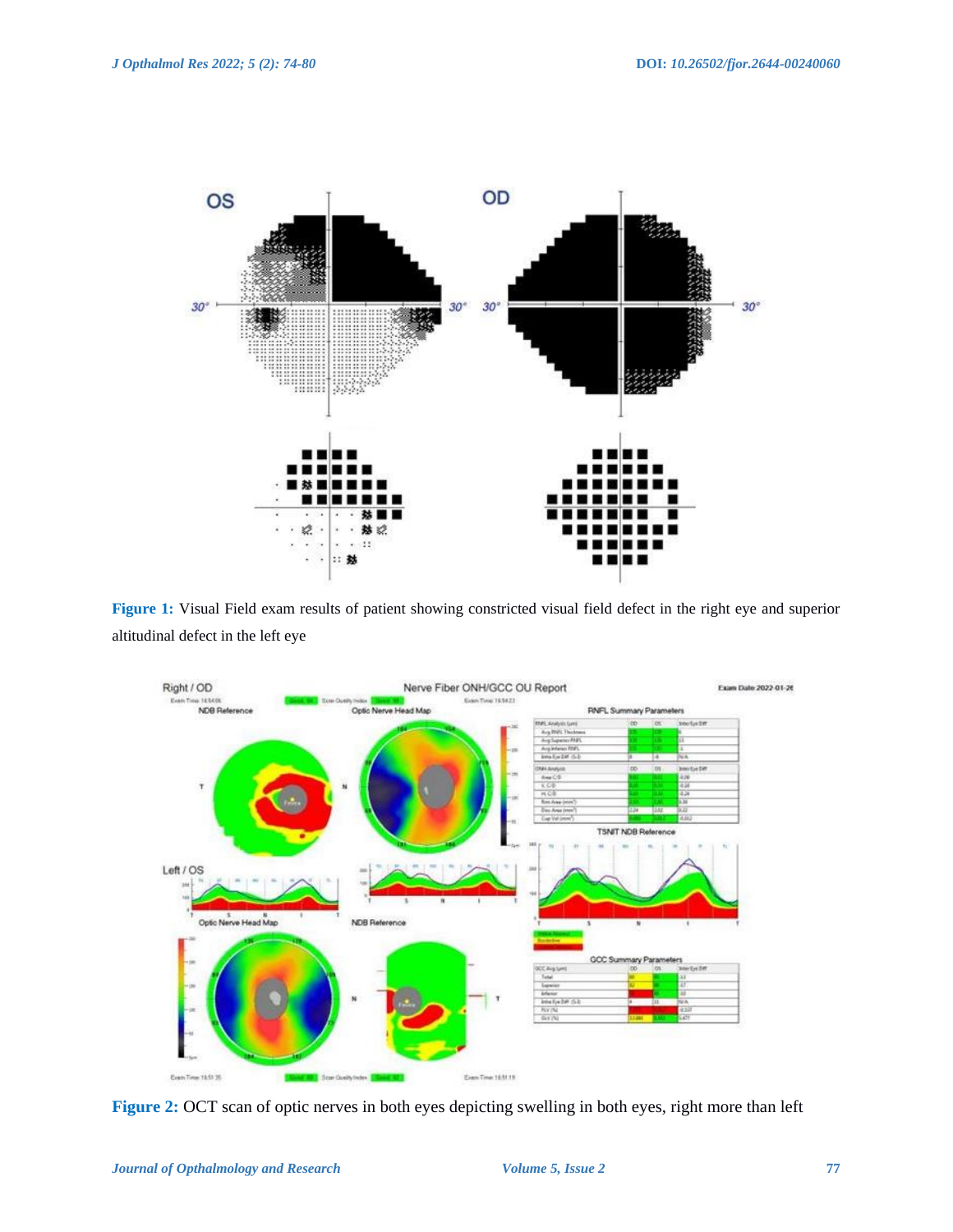





**Figure 4:** OCT of the optic nerve following treatment and Pembrolizumab cessation showing reduced RNFL thickness

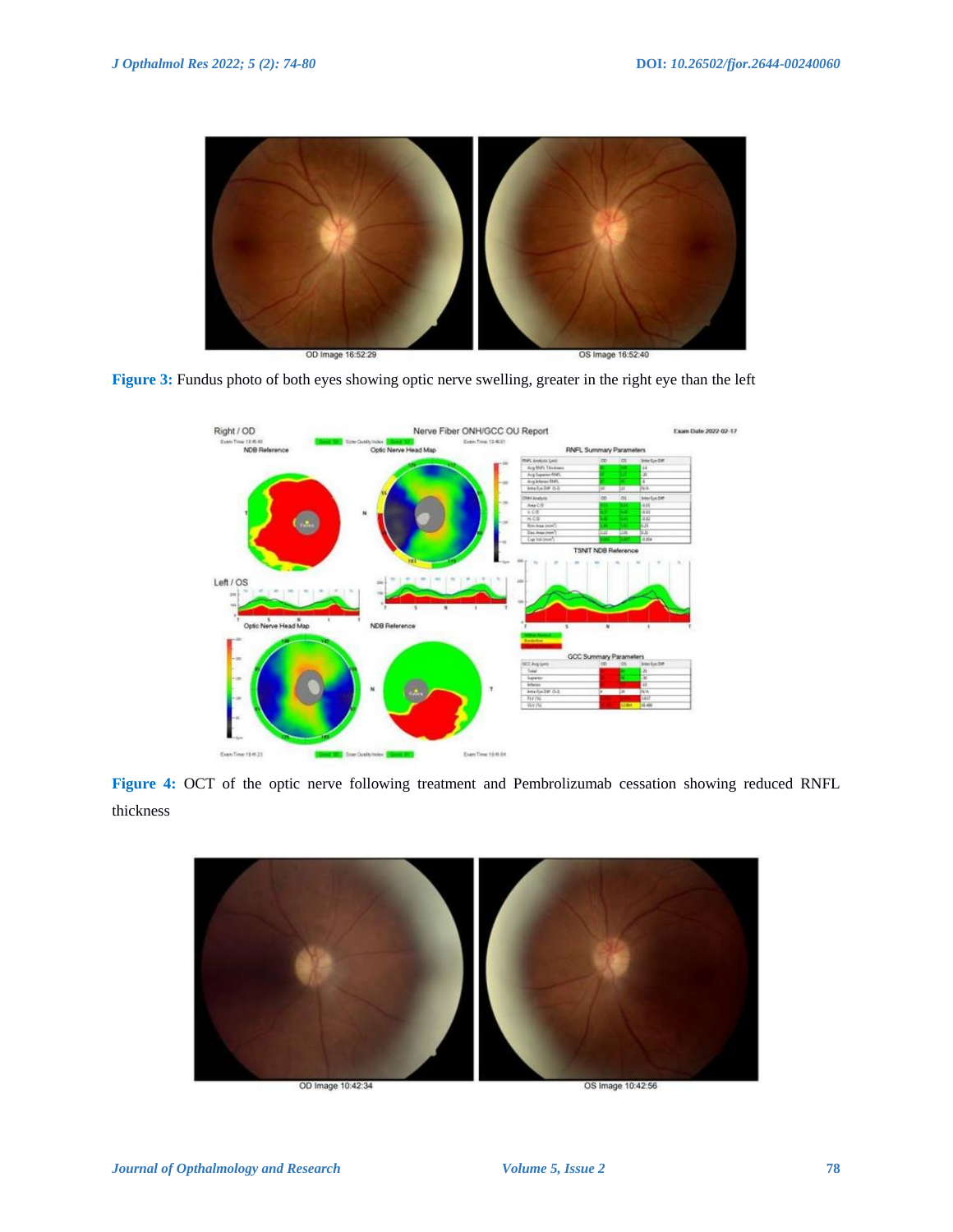**Figure 5:** Fundus photo following treatment and Pembrolizumab cessation depicting optic atrophy in the right eye and temporal pallor in the left eye

## **4. Conclusion**

Pembrolizumab (Keytruda) is a novel biologic currently used for the treatment of non-small lung cell carcinoma. Such immunotherapy has shown to be effective in improving clinical outcomes in cancer patients. Nevertheless, it is vital to understand the potential side effects to provide the most appropriate individualized clinical approach. Cease of immunotherapy treatment, ophthalmic evaluation, and use of steroid therapy is currently the recommended plan for associated optic neuritis. There have been a few cases of optic neuritis reported in association with other potential side effects like ocular pain, itchiness, and uveitis. While in the other case reports of optic neuritis associated with pembrolizumab, the vision restored after discontinuing of medication and steroid therapy, in our case the vision has not improved significantly. We suggest that the medication should stop as soon as the patient notices any visual changes and steroid treatment to be start promptly. Routine frequent screening eye exam may help to prevent vision loss as complication of cancer therapy with immune check inhibitors.

#### **References**

- 1. Raedler LA. Keytruda (Pembrolizumab): First PD-1 Inhibitor Approved for Previously Treated Unresectable or Metastatic Melanoma. Am Health Drug Benefits 8 (2015): 96-100.
- 2. Alsaab HO, Sau S, Alzhrani R, Tatiparti K, et al. PD-1 and PD-L1 Checkpoint Signaling Inhibition for Cancer Immunotherapy:

Mechanism, Combinations, and Clinical Outcome. Front Pharmacol 8 (2017): 561.

- 3. Borst J, Busselaar J, Bosma DMT, Ossendorp F. Mechanism of action of PD-1 receptor/ligand targeted cancer immunotherapy. Eur J Immunol 51 (2021): 1911-1920.
- 4. Jubel JM, Barbati ZR, Burger C, Wirtz DC, Schildberg FA. The Role of PD-1 in Acute and Chronic Infection. Front Immunol 11 (2020): 487.
- 5. Makri OE, Dimitrakopoulos FI, Tsapardoni F, Tsekouras I, et al. Isolated optic neuritis after pembrolizumab administration for nonsmall-cell lung carcinoma. Int J Neurosci 14 (2020): 1-6.
- 6. Kawakado K, Tamura T, Nakanishi M, Makimoto G, Kuyama S. Retrobulbar Optic Neuritis Induced by Pembrolizumab in a Patient with Lung Adenocarcinoma. Internal Medicine 60 (2021): 3941-3945.
- 7. Telfah M, Whittaker TJ, Doolittle GC. Vision loss with pembrolizumab treatment: A report of two cases. Journal of Oncology Pharmacy Practice 25 (2019): 1540-1546.
- 8. Nassar A, Rivera N, Mora J, Martinez A. A bilateral optic neuritis side effect of biological treatment with pembrolizumab in a patient with metastatic melanoma. Journal of Neurology and Stroke 10 (2020): 177- 181.
- 9. Kim JM, Materin MA, Sznol M, Kluger HM, Weiss S, Chow J, et al. Ophthalmic Immune-Related Adverse Events of Immunotherapy: A Single-Site Case Series. Ophthalmology 126 (2019): 1058-1062.